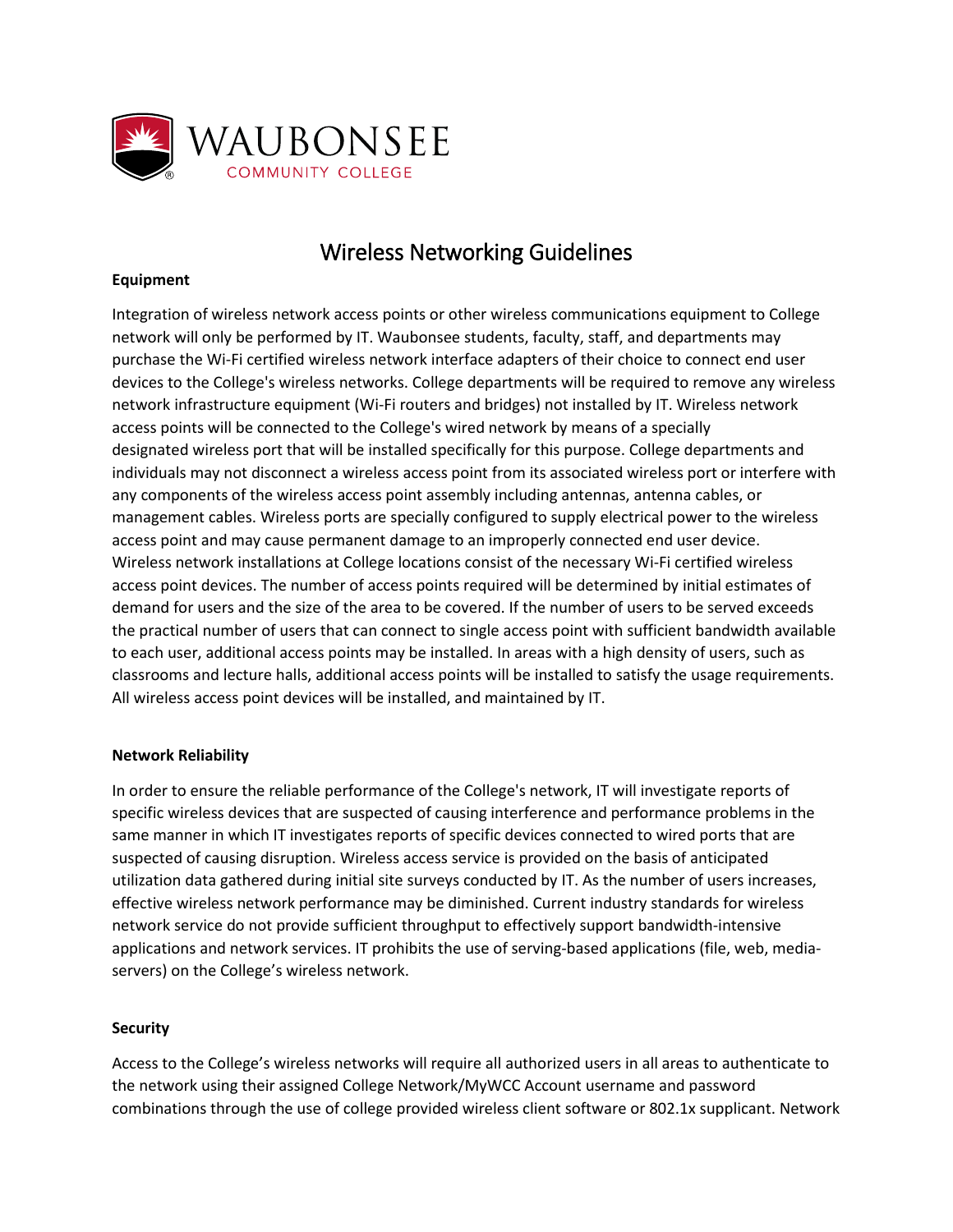access logs will be maintained containing the username, time of access, and duration of use for all users who access the network using wireless connections and this information can released to the local, state and/or federal authorities if the College is required to release such information.

Wireless technology deployed at the Waubonsee Community College includes the use of WPA 2 (Wi‐Fi Protected Access 2), which provides a higher level of security than WPA because AES offers stronger encryption than Temporal Key Integrity Protocol (TKIP). TKIP is the encryption algorithm that WPA uses. WPA 2 creates fresh session keys on every association. The encryption keys that are used for each client on the network are unique and specific to that client. Ultimately, every packet that is sent over the air is encrypted with a unique key. Security is enhanced with the use of a new and unique encryption key because there is no key reuse. The use of WPA 2 and 802.1x for user authentication will provide advanced security levels for the activities of College wireless network users. The College's Central Directory Service will be used as the basis for authentication to services, including wireless network access. Now that Protected Extensible Authentication Protocol (PEAP) and Advanced Encryption Standard (AES) have been deployed, IT will not support older, less secure security methods. Although the security of the wireless network is now comparable with the wired network, the College will prevent wireless access to the sensitive data that is stored on protected servers. Department's using the wireless network in their areas for day‐to‐day operations will not be granted exceptions through the WCC IT firewalls to gain native access to sensitive information via the wireless network without the use of a VPN (IT Secure VPN Service or IP Sec). College students, faculty, staff and departments must follow the terms of all applicable College acceptable use policies, network usage guidelines and all applicable local, state, and federal regulations when using equipment connected to the College's network whether or not the individual is using wireless or wired network connections. Violations of such guidelines will be reported to the College's computer incident response team and may be forwarded to the appropriate College or governmental authorities. College students, faculty, staff and departments are reminded that the use of wireless network connections may increase the risk that confidential information can be intercepted by unauthorized or unintended parties and that this risk is inherent in wireless network technology irrespective of security measures that can be implemented by the College. Users should avoid sending or receiving confidential or other sensitive data via wireless connections.

#### **Wireless Usage**

Some services can have a negative impact on a wireless network because they generate a high level of activity on the network. Such services can negatively affect your wireless network performance and the network performance of other wireless users. The wireless network is a shared resource, which means the bandwidth available to each user of an access point will decline as high-bandwidth services are used. If a student, faculty member or staff member has a need for a service that requires high bandwidth, a wired network connection should be used. The following list provides examples of high bandwidth usage; please note that this list is not all inclusive. You cannot use the computer you have connected to the wireless network as a server of any kind, such as:

- Web servers
- Peer‐to‐peer file sharing servers
- FTP servers
- Multiplayer game servers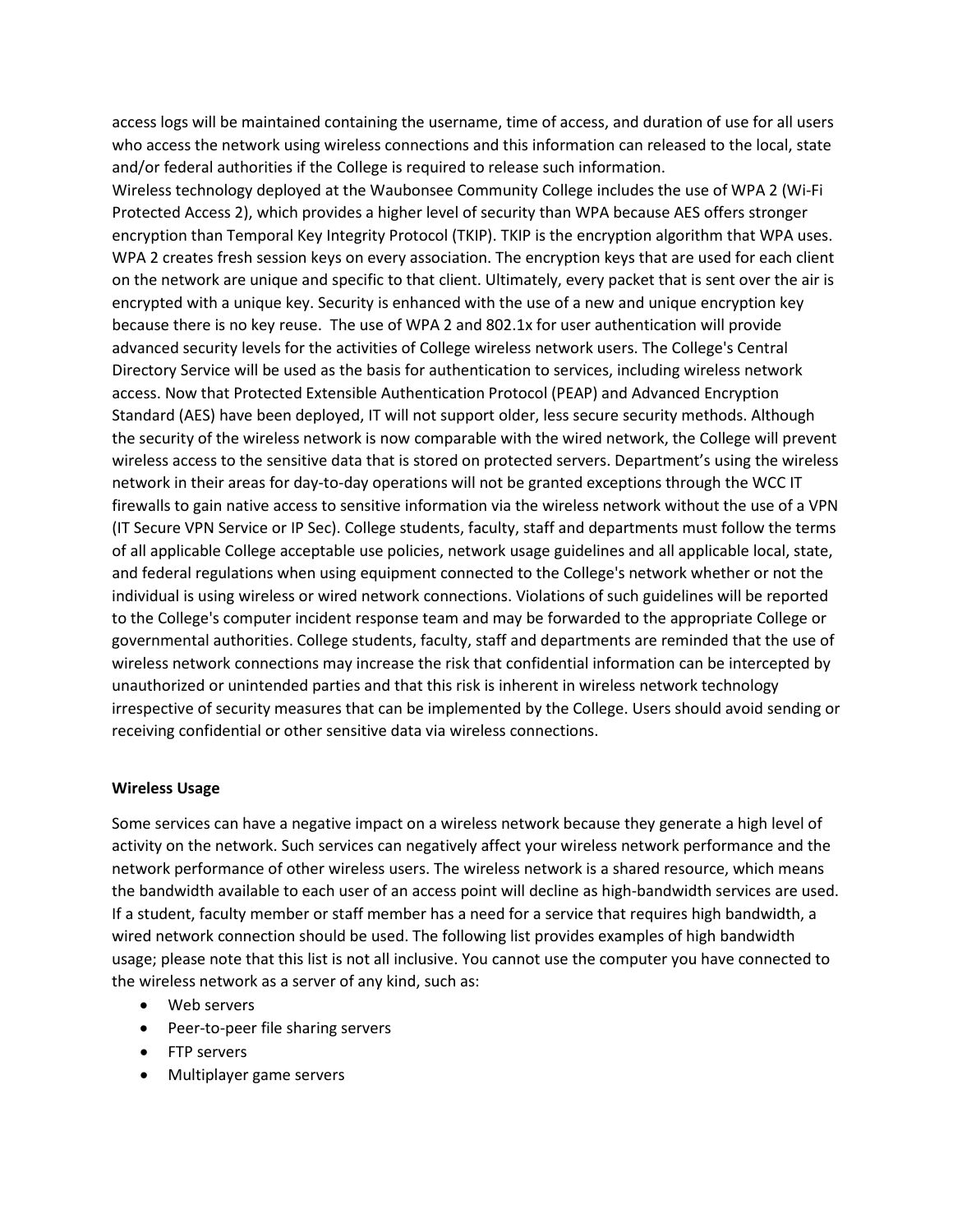An unsecured computer may have problems that will also result in high bandwidth usage. Following are examples of possible problems:

- Infections by worms or viruses
- Compromised systems running FTP, IRC or other services of malicious spyware programs

Some activities may also use excessive wireless bandwidth. The following are some examples of user activities that consume high amounts of bandwidth:

- Reinstalling an operating system
- Downloading and installing applications
- Performing system backups
- Transferring large files (images, video, music, databases) to other system

### **Airspace**

Problems can occur if other devices use the same radio frequency range (2.4 GHz) as the wireless network. Because of the potential for conflicts it is important for all users to understand which technologies are permitted in our environment and which are not permitted. In order to provide wireless network service at the highest level of quality, all non-client devices that use the 2.4 GHz range should be removed from service in any College building. Only devices that are part of the WCC‐Secure wireless network will be permitted to use the 2.4 GHz range. This includes any device that is used as a wireless base station or router, such as the Apple Airport Base Station, or any other wireless router. Microwave ovens, cordless phones, cameras and audio speakers that use the frequency band of 2.4 GHz or 5 GHz should also not be used in areas with wireless coverage. If you think you have an existing system that may use 2.4 GHz radios for transmission, please contact the TAC at 630‐466‐HELP (4357) to determine if such devices will interfere with wireless network service in your area.

## **IT Responsibilities**

- 1. Development and maintenance of the wireless standard and wireless guidelines.
- 2. Installation and maintenance of all equipment supporting wireless network service at the Waubonsee Community College.
- 3. Investigation and resolution of wireless communication interference problems.
- 4. Deployment, management and configuration of wireless network access in public areas, classrooms and office areas.
- 5. Development and implementation of wireless network security protocols and practices.
- 6. Provision of user training on wireless network security issues and acceptable use of wireless network services.
- 7. Performance and security monitoring for all installed wireless access points and provision of performance statistics to College departments upon request.
- 8. Monitoring of the development of wireless network technologies and evaluation of their potential use within the College's wireless infrastructure.
- 9. Responding to problems reported to the TAC in accordance with standard procedures.

## **Wireless User Responsibilities**